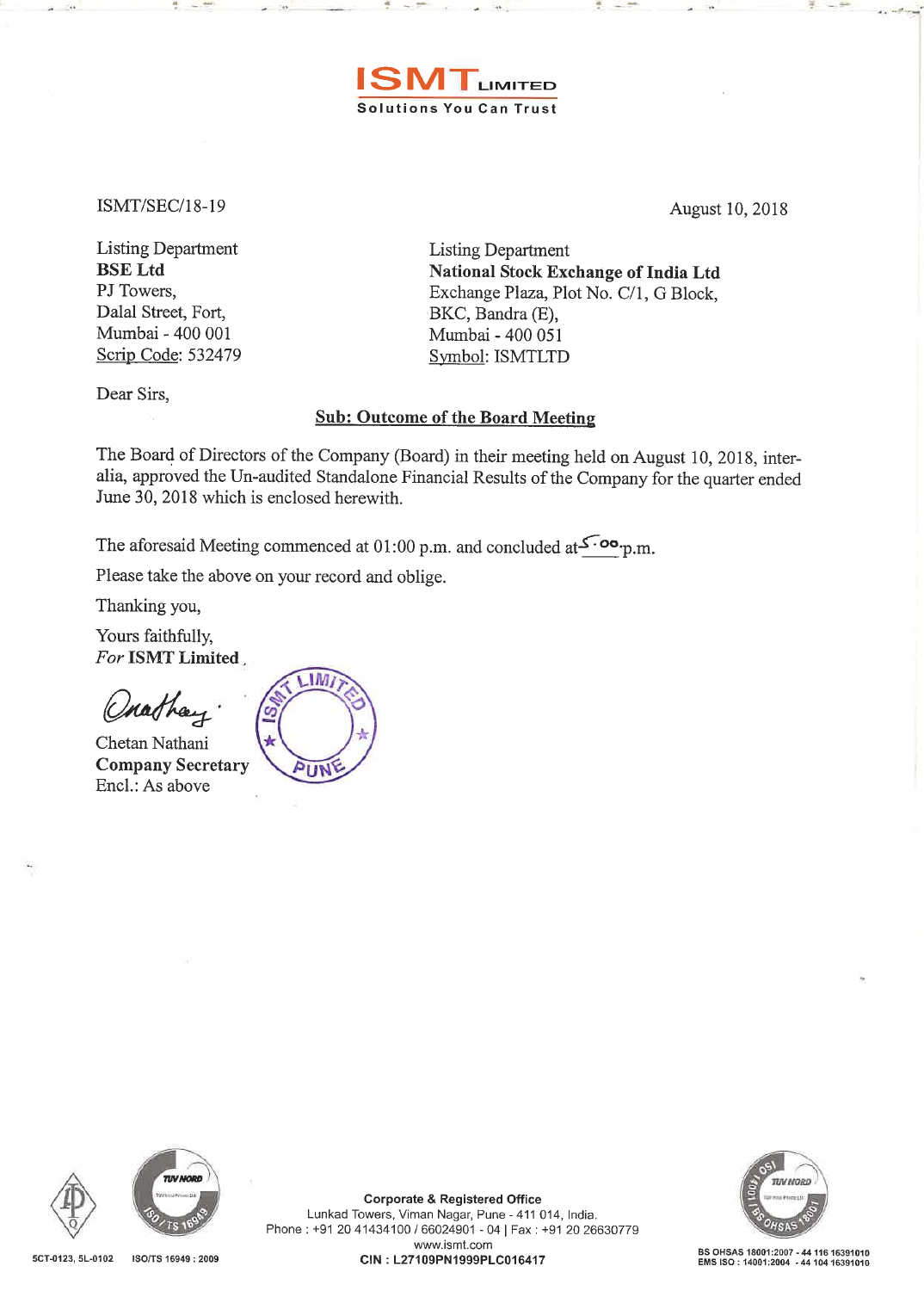### lSMT Limited

~<egd. Office: Lunkad Towers, Viman Nagar, Pune 411 014, Maharashtra. Phone : 020-41434100, Fax: 020-26630779, E-Mail: secretarial@ismt.co.in, Web : www.ismtcom, CIN : L27109PN1999PLC016417

## STATEMENT OF UNAUDITED FINANCIAL RESULTS FOR THE QUARTER ENDED JUNE 30, <sup>2018</sup>

Rs. in Crore

| Sr<br>No       | Particulars                                                                                        | Quarter ended<br>June 30, 2018 | Quarter ended<br>March 31, 2018 | Quarter ended<br>June 30, 2017 | Year ended<br>March 31,<br>2018 |
|----------------|----------------------------------------------------------------------------------------------------|--------------------------------|---------------------------------|--------------------------------|---------------------------------|
|                |                                                                                                    | Unaudited                      | Refer Note No.12                | Unaudited                      | Audited                         |
| $\mathbf{1}$   | Income<br><b>Revenue from Operations</b>                                                           |                                |                                 |                                |                                 |
|                | <b>Sales of Products</b>                                                                           | 599.18                         | 583.61                          | 409.30                         | 1,915.31                        |
|                | Less: Inter Segment Transfers                                                                      | 154.46                         | 113.24                          | 85.11                          | 345.94                          |
|                | <b>Inter Division Transfers</b>                                                                    | 22.79                          | 21.25                           | 21 09                          | 104 42                          |
|                | (a) Gross Sales                                                                                    | 421.93                         | 449.12                          | 303.10                         | 1,464.95                        |
|                | (b) Other Operating Revenue                                                                        | 7.57                           | 10.35                           | 4.62                           | 25.30                           |
|                | (c) Revenue from Operations - Net (a+b)                                                            | 429.50                         | 459.47                          | 307.72                         | 1.490.25                        |
|                | (d) Other Income                                                                                   | 1.97                           | 2.01                            | 2.15                           | 10.13                           |
|                | Total Revenue - (c+d)                                                                              | 431.47                         | 461.48                          | 309.87                         | 1,500.38                        |
| $\overline{2}$ | Expenses                                                                                           |                                |                                 |                                |                                 |
|                | (a) Cost of Materials Consumed                                                                     | 224.92                         | 220.71                          | 155.12                         | 796.52                          |
|                | (b) Changes in inventories of finished goods, work -in -progress<br>and stock-in-trade             | (12.70)                        | 36.57                           | (15.36)                        | (13.01)                         |
|                | (c) Employee Benefits Expense                                                                      | 30.13                          | 31.12                           | 31.08                          | 126.09                          |
|                | (d) Finance Costs                                                                                  | 70.45                          | 68.25                           | 69.10                          | 274 85                          |
|                | (e) Depreciation                                                                                   | 13.93                          | 15.34                           | 14.21                          | 58.55                           |
|                | (f) Other Expenses                                                                                 | 162.33                         | 144.73                          | 123.39                         | 504.69                          |
|                | <b>Total Expenses</b>                                                                              | 489.06                         | 516.72                          | 377.52                         | 1,747.69                        |
| 3.             | Profit / (Loss) before exceptional item and Tax (1-2)                                              | (57.59)                        | (55.24)                         | (67.65)                        | (247.31)                        |
| 4              | Exceptional item - Foreign Exchange (Gain) / Loss                                                  | 0.52                           | (0.07)                          | (2.88)                         | (638)                           |
| 5              | Profit / (Loss) before $\text{tax}$ (3-4)                                                          | (58.11)                        | (55.17)                         | (64.77)                        | (240.93)                        |
| 5              | Tax Expenses :                                                                                     |                                |                                 |                                |                                 |
|                | (a) Current Tax                                                                                    |                                | $\equiv$                        |                                |                                 |
|                | (b) Earlier years Tax                                                                              |                                | (017)                           | (0.81)                         | (0.98)                          |
|                | (c) Deferred Tax (Refer Note No. 6)                                                                |                                |                                 |                                |                                 |
|                | 7 Profit / (Loss) after tax (5-6)                                                                  | (58.11)                        | (55.00)                         | (63.96)                        | (239.95)                        |
|                | 3 Other Comprehensive Income (net of tax)                                                          |                                |                                 |                                |                                 |
|                | Items that will not be reclassified to Profit or Loss                                              |                                |                                 |                                |                                 |
|                | Remeasurement of Defined Benefit Plan                                                              | (0.18)                         | (0.02)                          |                                | 0.60                            |
|                | 3 Other Comprehensive Income (Net of tax)                                                          | (0.18)                         | (0.02)                          |                                | 0.60                            |
|                | 0 Total Comprehensive Income for the period (7+9)                                                  | (58, 29)                       | (55.02)                         | (63.96)                        | (239.35)                        |
|                | 1 Paid-up Equily Share Capilal (Face Value of Rs. 5/- per share)                                   | 73.25                          | 73.25                           | 73.25                          | 73.25                           |
|                | 2 Reserves Excluding Revaluation Reserve                                                           |                                | ٠                               |                                | (86297)                         |
|                | 3 Earnings per share<br>Basic & Diluted Earnings per share of Rs.5/- each (Rs) (not<br>annualised) | (3.97)                         | (3.75)                          | (4.37)                         | (1638)                          |



 $C_{-7}$ /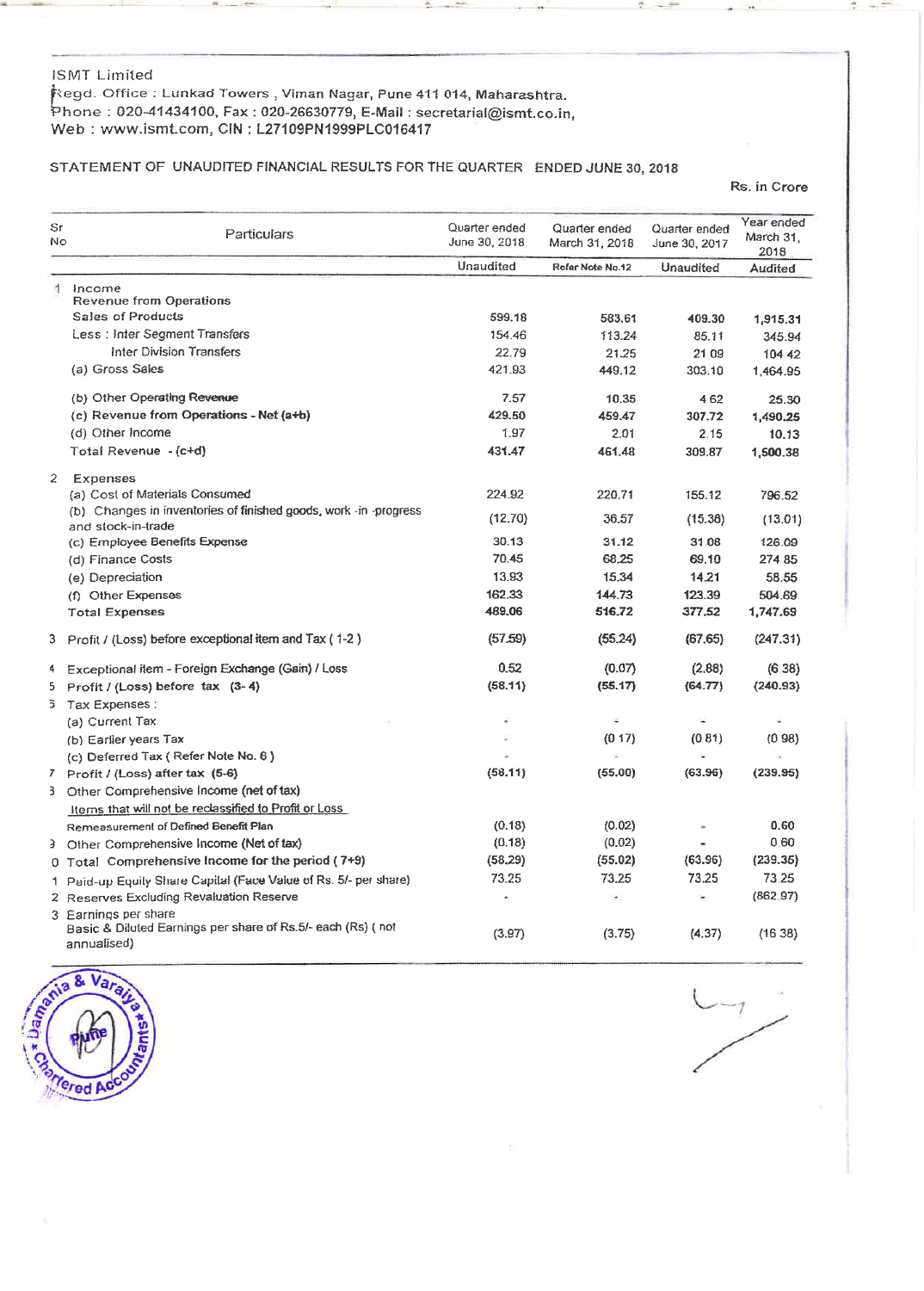# ....,r---- --- --------- ,MT Limited

3EGMENT WISE UNAUDITED FINANCIAL RESULTS FOR THE QUARTER ENDED JUNE 30, 2018.

|              |                                                                                                                                                 |           |                                          | Quarter ended                            |                                          | Rs. in Crore<br>Year ended                         |
|--------------|-------------------------------------------------------------------------------------------------------------------------------------------------|-----------|------------------------------------------|------------------------------------------|------------------------------------------|----------------------------------------------------|
| Sr<br>No     | Particulars                                                                                                                                     |           | <b>June 30,</b><br>2018                  | March 31,<br>2018                        | June 30,<br>2017                         | March 31,<br>2018                                  |
|              |                                                                                                                                                 |           | Unaudited                                | Ref Note No 12                           | Unaudited                                | Audited                                            |
| 1            | <b>Segment Revenue</b>                                                                                                                          |           |                                          |                                          |                                          |                                                    |
|              | a) Gross Sales - Tube<br>Less: Inter Division                                                                                                   |           | 322.58<br>22.79                          | 327.56<br>21.25                          | 225.69<br>21.09                          | 1,108.68<br>104.42                                 |
|              |                                                                                                                                                 | Sub total | 299.79                                   | 306.31                                   | 204.60                                   | 1,004.26                                           |
|              | b) Gross Sales - Steel<br>Less: Inter Segment                                                                                                   |           | 276.60<br>154.46                         | 256.05<br>113.24                         | 183.61<br>85.11                          | 806.63<br>345.94                                   |
|              |                                                                                                                                                 | Sub total | 122.14                                   | 142.81                                   | 98.50                                    | 460.69                                             |
|              | <b>Total Segment Revenue</b>                                                                                                                    |           | 421.93                                   | 449.12                                   | 303.10                                   | 1,464.95                                           |
| $\mathbf{2}$ | <b>Segment Results</b><br>Profit / (Loss) after Depreciation and Before Finance Costs<br>& Exceptional items, Unallocable income (net) and Tax. |           |                                          |                                          |                                          |                                                    |
|              | a) Tube<br>×<br>b) Steel                                                                                                                        |           | 3.78<br>7.91                             | 1.55<br>10.36                            | (5.32)<br>4.31                           | (10.18)<br>29.62                                   |
|              | Total<br>Less: Finance Costs<br>: Exceptional items - Foreign Exchange (Gain) / Loss<br>Add: Unallocable Income (net of unallocable expenses)   |           | 11.69<br>70.45<br>0.52<br>1.17           | 11.91<br>68.25<br>(0.07)<br>1.10         | (1.01)<br>69.10<br>(2.88)<br>2.46        | 19.44<br>274.85<br>(6.38)<br>8.10                  |
|              | Total Profit / (Loss) Before Tax                                                                                                                |           | (58.11)                                  | (55.17)                                  | (64.77)                                  | (240.93)                                           |
|              | Less : Tax Expenses :<br><b>Current Tax</b><br>Earlier years Tax<br>Deferred Tax (Refer Note No.6)<br>Total Profit / (Loss) After Tax           |           | (58.11)                                  | (0.17)<br>U)<br>(55.00)                  | (0.81)<br>(63.96)                        | (0.98)<br>(239.95)                                 |
| 3            | <b>Capital Employed</b><br><b>Segment Assets</b>                                                                                                |           |                                          |                                          |                                          |                                                    |
|              | a) Tube<br>b) Steel<br>c) Unallocable<br><b>Total Assets</b><br><b>Segment Liabilities</b>                                                      |           | 1,392.73<br>425.18<br>666.37<br>2,484.28 | 1,402.89<br>403.22<br>635.50<br>2,441.61 | 1,442.36<br>385.93<br>625.16<br>2,453.45 | 1,402.89<br>403.22<br>635.50<br>2,441.61<br>114.70 |
|              | a) Tube<br>b) Steel<br>c) Unallocable<br><b>Total Liabilites</b>                                                                                |           | 116.28<br>77.22<br>2,938.53<br>3,132.03  | 114.70<br>57.22<br>2,859.15<br>3,031.07  | 124.96<br>74.60<br>2,667.96<br>2,867.52  | 57.22<br>2,859.15<br>3,031.07                      |

 $\overline{\phantom{a}}$ 

Semia & Vara Includes profit on steel captively consumed by Tube Segment

fored Ac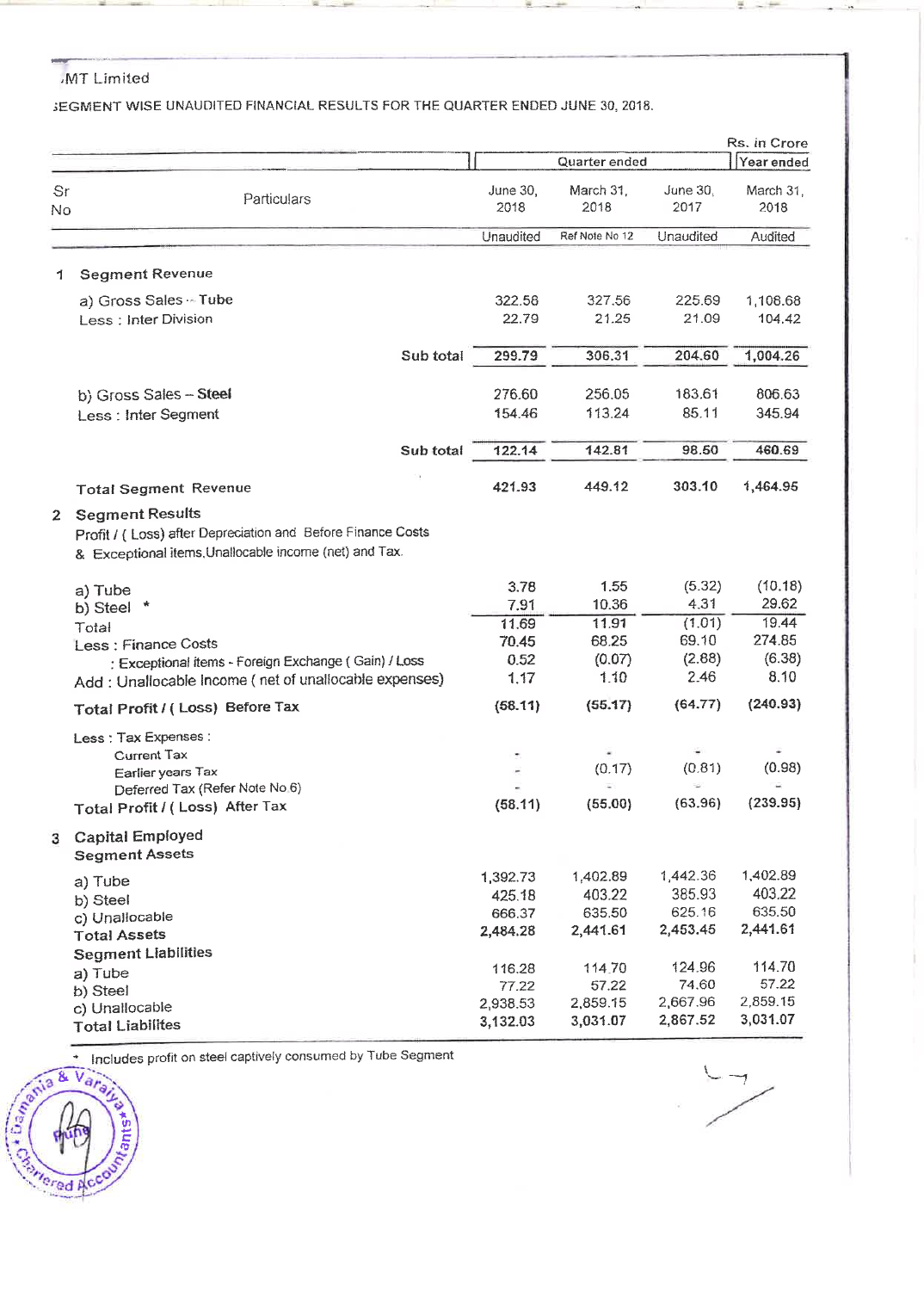NOTES ON UNAUDITED FINANCIAL RESULTS FOR THE QUARTER ENDED JUNE 30,2018.

- The Company had exercised the option as per Para 46A inserted in the AS-11 for treatment of exchange difference on long term monetary liabilities and opted to avail exemption as per para <sup>D</sup>13AA of lnd AS 101 "First -time Adoption of Indian Accounting Standards". Accordingly, Exchange Loss of Rs. 9.69 Crore for the quarter ended June 30, 2018 (including assets held for sale) has been adjusted to the respective fixed assets
- 2 The Company through its Subsidiary Company, ISMT Enterprises S.A, Luxembourg has invested Rs. 48.43 Crore in Structo Hydraulics AB, Sweden (SHAB). The Company has received the approval from regulatory authorities for conversion into equity of an amount of Rs. 33.33 Crore ( USD 5 Million) due from SHAB on account of payment towards invocation of quarantee by lender of SHAB, which is considered 3S investment on adoption of lnd AS and the Company is taking steps for implementation of the same. The net receivables on account of sales made to SHAB as on June 30, 2018 are Rs.16.49 Crore and the same ;s considered as collectible. No provision, however, has been made in respect of diminution in the value of investment, which is in the nature of forward integration and considered Strategic and Long Term
- 3 i) Maharashtra Electricity Regulatory Commission {MERC) had disallowed Company's petition regarding banking of energy facility under Energy Banking Agreement (EBA) vide its orders dated June 20, 2014 and January 12, 2015. The Company filed an appeal before the Appellate Tribunal {APTEL) against the said order and the same has been dismissed by the APTEL vide their order dated April 1, 2016. The Company's appeal, challenging the APTEL order is pending before the Hon'ble Supreme Court. The Company had accrued EBA benefit aggregating to Rs 49.97 Crore upto March 31,2014, of Which amount outstanding as on June 30, 2018 is Rs. 39.53 Crore, representing excess energy charges paid to Maharashtra State Electricity Distribution Company Limited (MSEDCL) on account of non-availability of banking of energy facility. There has been no further accrual since April 1, 2014 on account of suspension of operation of power plant.
	- ii) In view of the above the Company has not been able to operate the 40 MW Captive Power Plant (CPP) and is held for sale. In the opinion of the management, the Company expects to realise not less than its carrying amount of Rs 256.86 Crore as on June 30, 2018.
- 4. Employee Benefrts Expense includes remuneration payable to the Managing Director and Executive Director for the quarter ended June 30. 2018 of Rs. 0.81 Crore ( Rs.5.2.0 Crore cumulative up to June 30, 2018) is subject to approval of the Central Government, wherever applicable.
- 5. As per lnd AS- <sup>12</sup>"Income Tax", Minimum Alternate Tax (MAT) credit (unused tax credit) is regarded as Deferred Tax Assets and the same shall be recognised to the extent that it has become probable that future taxable profit will be available against which the unused tax credit can be utilised. In view of Busmess uncertainties and pending debt Resolution, 1t 1s difficult for the Company to fairly ascertain the probable future taxable profit against which MAT Credit can be utilized. Accordingly, the unabsorbed MAT credit of Rs. 82.05 Crores as at June 30, 2018. if any, shaft be charged in the Statement of Profit and Loss to the extent it lapses in the respective years.
- <sup>6</sup>Deferred Tax Asset in respect of carried forward losses is recognized to the extent of Deferred Tax Liability.
- 7. As a result of various measures taken by the Company, net loss for the financial year 2017-18 had come down to Rs. 239.35 Crore against loss of Rs.278.88 Crore of financial year 2016-17. The loss for the current quarter ended June 30, 2018 has further come down to Rs.58.29 Crore against a loss of Rs.63.96 Crore of previous quarter ended June 30. 2017 The levy of anti-dumping duty by the Government of India on import of tubes from China effective February 17, 2017, an increasing trend in international oil prices and a gradual pick-up in demand are some of the factors resulting in increasing in Revenue and EBIDT. The Company has, therefore, continued to prepare its financial statements on 'Going Concern basis.'
- 8. The Company and its lenders had explored various restructuring options in the past and subsequent to RBI circular dated February12, 2018 the lenders have decided to explore assignment of debt as a Resolution Pian. Subsequently Lead Bank has assigned their cmiire debt to an ARC and some of the banks have initiated the assignment process Pending the same, interest on the loans has been provided as per the terms of sanction letters of the respective banks on simple interest basis. However no overdue / penal and compounding of interest, if any, has been provided.

 $8$   $V<sub>a</sub>$  $\lim_{n \to \infty} \frac{d^n V a_{r, n}}{r}$  $\left(\frac{3}{5}\left(\frac{\beta}{\beta}\right)\right)_{\frac{1}{5}}^{\frac{1}{5}}$  $\frac{1}{\sqrt{25}}$ . .  $\sim$ 

i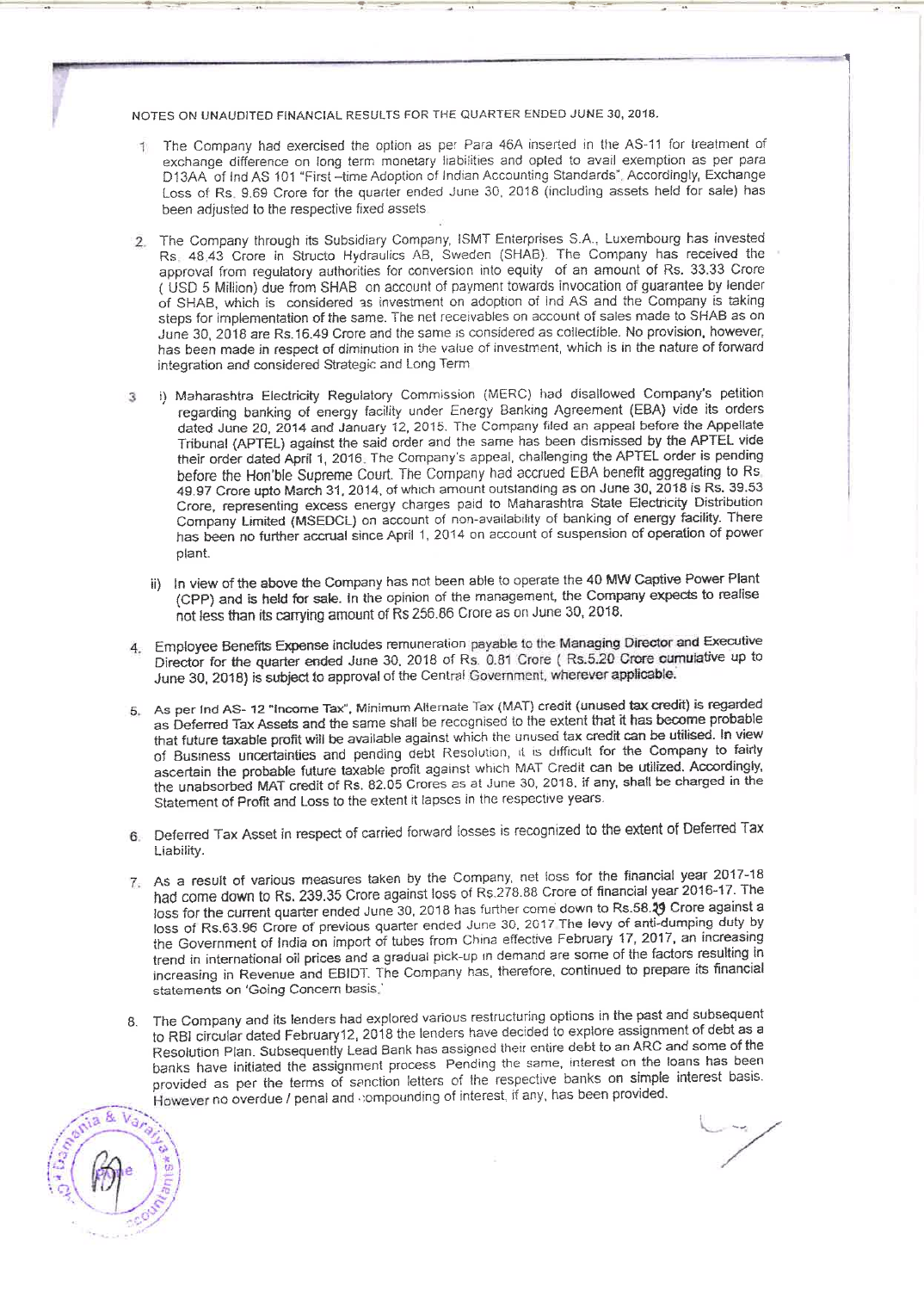- 9. Tridem Port and Power Company Private Limited (TPPCL), the wholly owned subsidiary of the Company, along with its subsidiaries had proposed to set up a thermal power project and captive port in Tamil Nadu. However, on account of subsequent adverse developments, the Company had decided not to pursue these projects. No provision has, however, been considered necessary for the amount invested of Rs 109.20 Crore ( including advances given to TPPCL of Rs. 106.62 Crore being considered as investment on adoption of lnd AS), since in the opinion of the management, the Company expects to realise not less than the amount invested/advanced
- 10 Effective April 1, 2018, the Company has adopted lnd AS 115 'Revenue from Contracts with Customers'. Based on the assessment done by the management, there is no material impact *on* the revenue recognized during the quarter.
- 11. Revenue from operations for the quarter ended June 30, 2018, quarter ended March 31, 2018 and *tor* the year ended March 31, 2018 is net of Goods and Service Tax (GST).However Revenue from operations for the quarter ended June 30, 2017 is gross of Excise Duty. Accordingly, Revenue from operations for the current quarter is not comparable with the figures of the quarter ended June 30. 2017.
- 12. The figures for the quarter ended March 31, 2018 are balancing figures between audited figures in respect of full financial year and published figures for the nine months period ended December 31, 2017.
- 13. The comparative figures have been regrouped and reclassified to meet the current quarter's / years classification.
- 14. The above results have been reviewed by the Audit Committee and approved by the Board of Directors at their meetings held on August 10, 2018.



**For ISMT Limited** For interesting the control of the control of the control of the control of the control of the control of the control of the control of the control of the control of the control of the control of the control of the control <sup>-</sup> **Rajiv Goel Chief Financial Officer**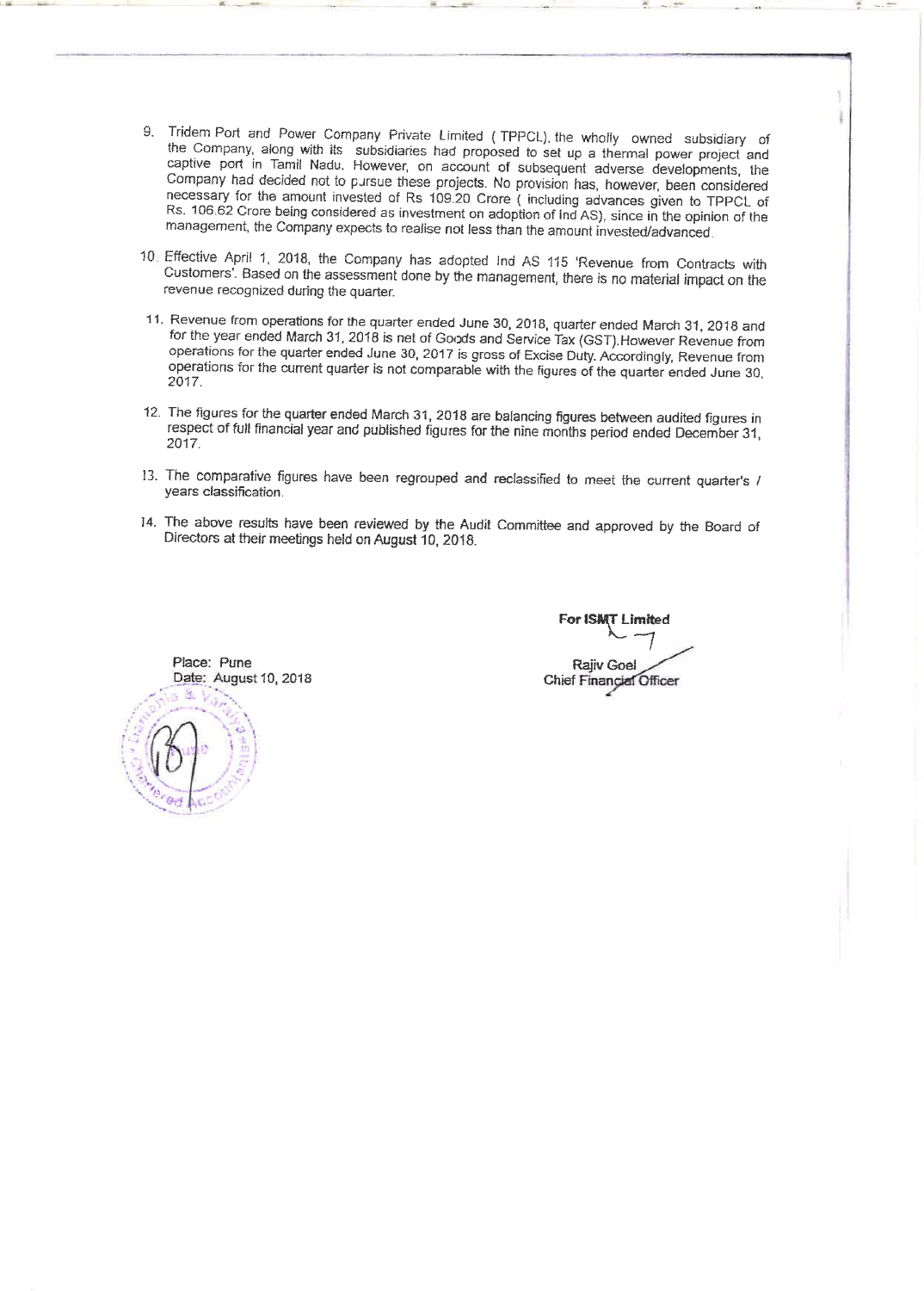# **Damania & Varaiya** Chartered Accountants

:

LIMITED REVIEW REPORT

To;

The Board of Directors, !SMT limited.

We have reviewed the accompanying Statement of Standalone Unaudited Financial Results of ISMT limited ("the Company"), for the quarter ended June 30, 2018{"the Statement"), attached herewith, being submitted by the Company pursuant to the requirement of Regulation 33 of the SEBI (Listing Obligations and Disclosure Requirements) Regulations, 2015, {'listing Regulations'), as modified by SEBI Circular No. CIR/CFD/FAC/62/2016 dated July 05, 2015, which has been initialed by us for the purpose of identification.

The preparation of the Statement in accordance with the recognition and measurement principles laid down in Indian Accounting Standard (lnd AS) 34 "Interim Financial Reporting" prescribed under Section 133 of the Companies Act, 2013 read with Rule 3 of Companies (Indian Accounting Standards) Rules, 2015, as amended, read with the Circular is the responsibility of the Company's management and has been reviewed by Audit Committee and approved by the Board of Directors in their respective meeting held on August 10, 2018. Our responsibility is to issue a report on the Statement based on our review.

We conducted our review of the Statement in accordance with the Standard on Review Engagements (SRE) 2410 'Review of Interim Financial Information performed by the Independent Auditor of the Entity', ('the Standard'), issued by the Institute of Chartered Accountants of India. This standard requires that we plan and perform the review to obtain moderate assurance as to whether the Statement is free of material misstatement. A review is limited primarily to inquiries of Company personnel and analytical procedure applied to financial data and thus provides less assurance than an audit. We have not performed an audit and, accordingly, we do not express an Judit opinion.

#### Basis for qualified Condusion:

- 1] The Company has outstanding Minimum Alternate Tax (MAT) entitlement, classified as Deferred Tax Asset as per "lnd AS- 12- Income Taxes", of Rs. 82.05 Crores as on June 30, 2018. Taking into consideration the loss during the period ended June 30, 2018 and carried forward losses under the Income Tax, in our opinion, it is not probable that the MAT entitlement can be adjusted within the specified period against the future taxable profits under the provisions of Income Tax Act 196L In view of the same, in our opinion, the MAT entitlement cannot be continued to be recognised as an asset in terms of lnd AS-12 and "Guidance note on accounting for credit available in respect of MAT under the Income Tax Act, 1961". Non-writing off of the same has resulted in understatement of loss for the quarter ended June 30, 2018 and overstatement of the reserves by Rs.82.05 Crores.
- 2] The Company, through its subsidiary, has invested Rs. 48.43 Crores in Structo Hydraulics AB Sweden (SHAB). Net receivables (net of write offs) to the company from SHAB against the supplies made is Rs. 16.49 Crores and payment made towards invocation of guarantee given by the company in respect of loans availed by SHAB is Rs . 33.33 Crores (USD 5 Million). The Company has received the approval from regulatory authorities for treating the said payment against invocation as equity investment in SHAB (considered as investment on adoption of Ind AS) and the Company is taking steps for implementation of the same.SHAB has been



Branch: Pune

www.dnvca.com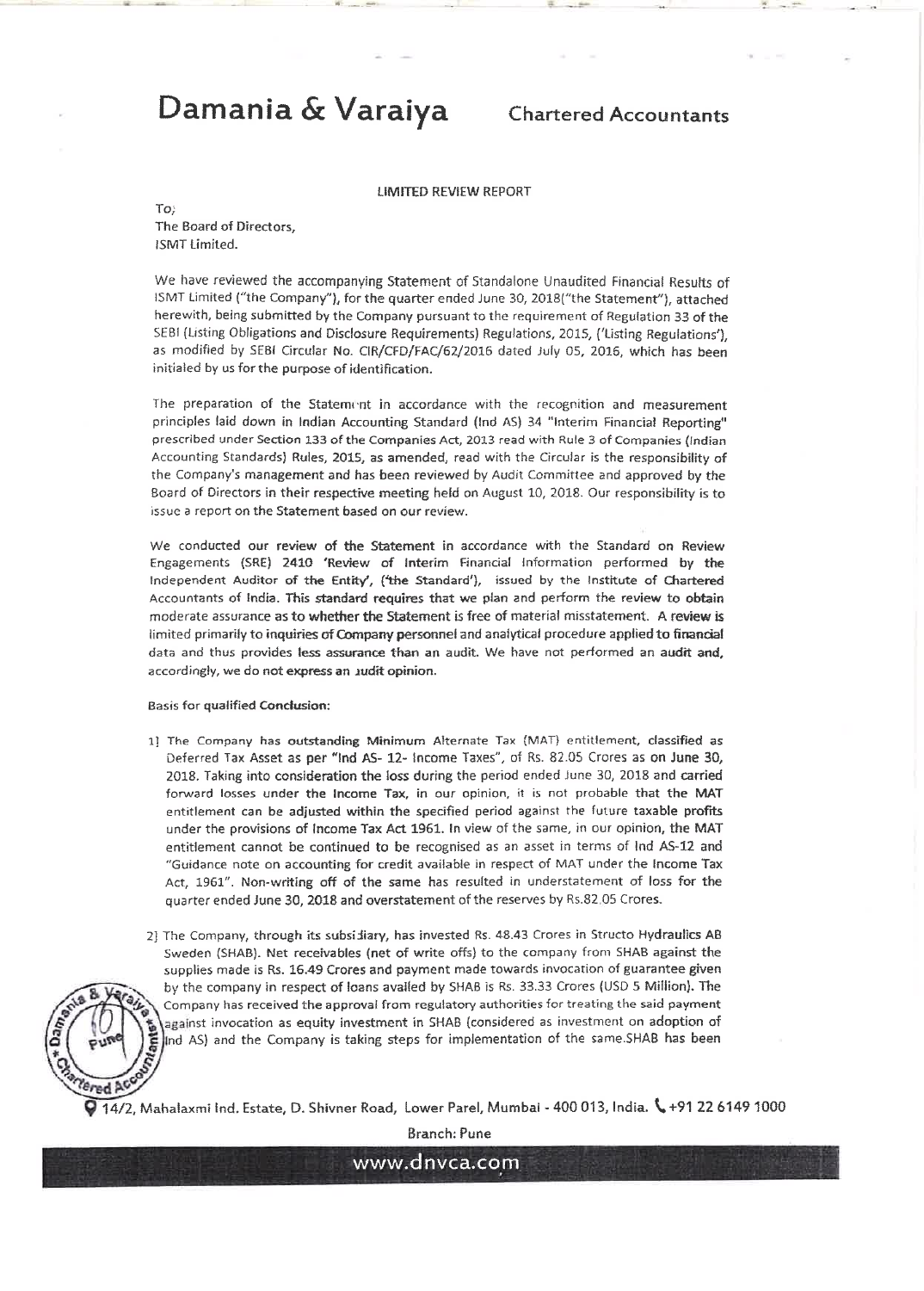incurring cash losses and its net worth is also eroded. No provision for diminution in value of investment and net receivable against supplies is made by the company as explained in Note No.2. We are unable to comment on the same and ascertain its impact, if any, on the unaudited financial results in ~espect of the above matters.

- 3] The Company had recognized claim in earlier years, of which outstanding balance as on June 30, 2018 is Rs. 39.53 Crores, against Maharashtra State Electricity Distribution Company ltd. (MSEDCL) for non-implementation of Energy Banking Agreement. The Company had appealed to Appellate Tribunal (APTEL) against the order passed by Maharashtra Electricity Regulatory Commis~ion (MERC) and the *same has* been dismissed by the APTEL. The Company has preferred appeal before the hon'ble Supreme Court against the order of APTEL. The realization of this claim is contingent and dependent upon the outcome of the decision of the Supreme Court. In our opinion the recognition of above claim, being contingent asset in nature, is not in conformity with "lnd AS-37, Provisions, Contingent liabilities and Contingent assets". Recognition of the above claim has resulted in overstatement of Reserves by Rs.39.53 Crores. Refer Note No. 3 (i).
- 4}Pending approval / sanction of the debt restructuring scheme by the lenders, the Company has not provided for the overclue /penal interest .The quantum and its impact, if any, on the unaudited financial results is unascertainable. Refer Note No.8.

Based on our review conducted as above, with the exception of the matter described in the Basis for Qualified Conclusion Paragraph above, nothing has come to our attention that causes us to believe that the accompanying statement prepared in accordance with applicable Indian Accounting Standard ("lndAS"} prescribed under Section 133 of the Companies Act, 2013 ("the Act") read with Rule 7 of the Companies (Accounts) Rules,2014 and other recognized accounting practices and policies generally accepted in India, has not disclosed the information required to be disclosed in terms of Regulation 33 of the SEBI ( Usting Obtigations and Disclosure Requirements ) Regulations,2015 as modified by SEBI Circular No. CIR/CFD/fAC/62/2016 dated July 05, 2016, including the manner in which it is to be disclosed, or that it contains any material misstatement.

### Emphasis of Matters:

further, without qualifying our Re"iew Report, we draw attention to;

- 1) The Company has. accumulated losses and its net worth has been fully eroded, the company has incurred net cash loss during the period ended June 30, 2018 and previous years and the company's current liabilities exceeded its current assets as at June 30, 2018. These conditions indicate the existence of a material uncertainty about the Company's ability to continue as a going concern. However, the financial results of the company have been prepared on a going concern basis for the reasons stated in the Note No.7.
- 2) Note No 4, regarding remuneration payable to Managing Director and Executive Director amounting to Rs 0.81 Crores for the quarter ended June 30, 2018 and cumulative up to June 30, 2018 amounting to Rs. 5.20 Crores is subject to approval of Central Government.



3) Note No. 9, explaining reason for non-provision for diminution, if any, in the value of investment in wholly owned subsidiary Company "Tridem Port and Power Company Pvt. Ltd"(TPPCL) of Rs. 109.20 Crores (including advances given to TPPCL of Rs. 106.62Crores